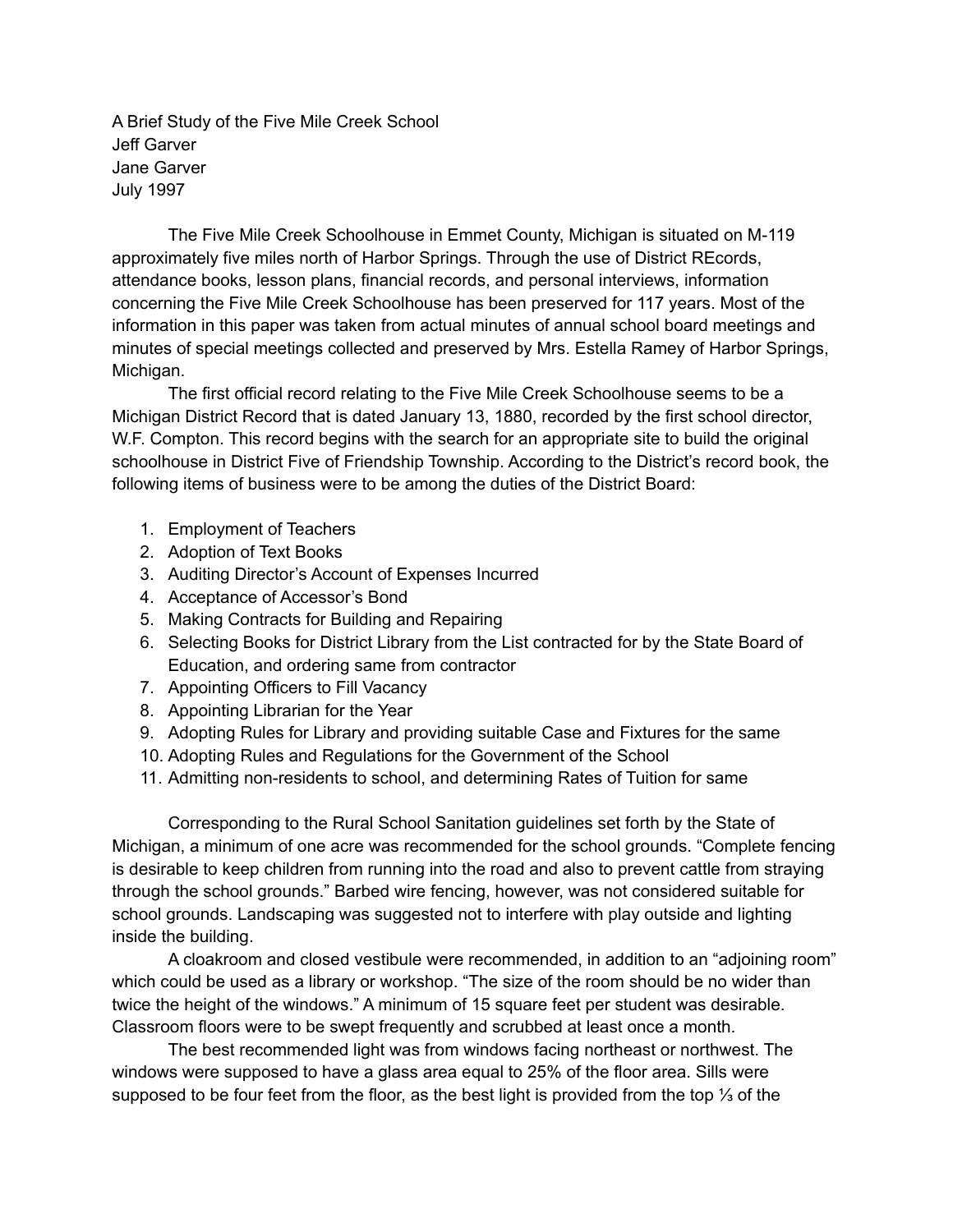window. Windows were supposed to be placed at least four feet from the front wall in order to avoid glare. Turning seats at a slight angle was suggested to aid in solving this problem. Artificial lighting (electric lighting) was desirable if possible.

The air temperature was supposed to be between 68 and 70 degrees, with suitable humidity. This was often achieved by placing a large water container on the furnace. Windows were the best means of ventilation. "The clothing of the children in the schoolroom is always a factor in the ventilation problem."

The well in the school was to be pumped out thoroughly before using. Whenever possible, the water supply was to be approved by an official from the Health Department. If a school had no running water, it was suggested that water should be kept covered in a water cooler. Children used individual cups kept free from flies and dust, and had the opportunity to drink three to four times a day.

The septic privy was usually the best system available, and was recommended by the state. This system was not possible, so a pit privy was the other option. This was to be located so as not to endanger the drinking water, and had to have a deep, fly-proof pit. A vent was to extend beyond the height of the roof. All students were to be given a chance to wash their hands. "A mirror is a help in stimulating cleanliness." This pamphlet is undated. However, it is evident that some of these suggestions were taken into consideration by the board when making decisions. The issue of fencing the school grounds appears to be most prominent, as it is mentioned regularly at annual meetings.

The first official meeting of the school board of District Number Five was held on January 13, 1880. The meeting was called to locate a schoolhouse site and appoint a building committee. No action was taken. On September 6, 1880, the board voted to raise \$200 to build a schoolhouse. The job was let to J.O. Burt and D. Culver for \$186.25. Arvilla Song was hired to teach for two months beginning October 4, 1880. She was paid \$32.

At the annual school meeting in September 1881, a motion carried to have two months of school in the fall if convenient. Anna Watson taught for three months and was paid \$42.

In 1882, there were ten students who attended school in the log building, which had a capacity to seat 30 students. Twenty-three people between the ages of five and 20 lived in the district. There were two teachers. Belle Scott taught for two months and was paid \$28. Fanny Learn taught for three months and was paid \$60. Subjects taught included spelling, reading, writing, arithmetic, geography, and grammar. The district took in and spent \$365.74, leaving no debts. Repairs to the schoolhouse included stopping all the cracks in the walls and placing glass in the windows. The board also put a lock on the door. Fifteen cord of wood was cut on the school grounds, and the grounds were cleared three rods (16  $\frac{1}{2}$  feet = 1 rod) each way from the schoolhouse for a charge of \$6.00.

Five legal voters in the school district wrote a request to the school board to consider moving the schoolhouse in 1883. The original log building was built in 1880 for \$186.25. This building was sold to board member A.J. Wheeler for \$10, and a new plank building was built for \$300. Anna Watson taught three months of school in the old building for \$20 per month beginning September 1. The board agreed to purchase one acre of land as the schoolhouse site, and the building was to be built "so as not to vary more than 2 feet either way from 16' x 30' x 12' high." The board changed the site of the new building three times before a site was agreed upon. In a cost-cutting measure, the board voted not to provide seating in the privies.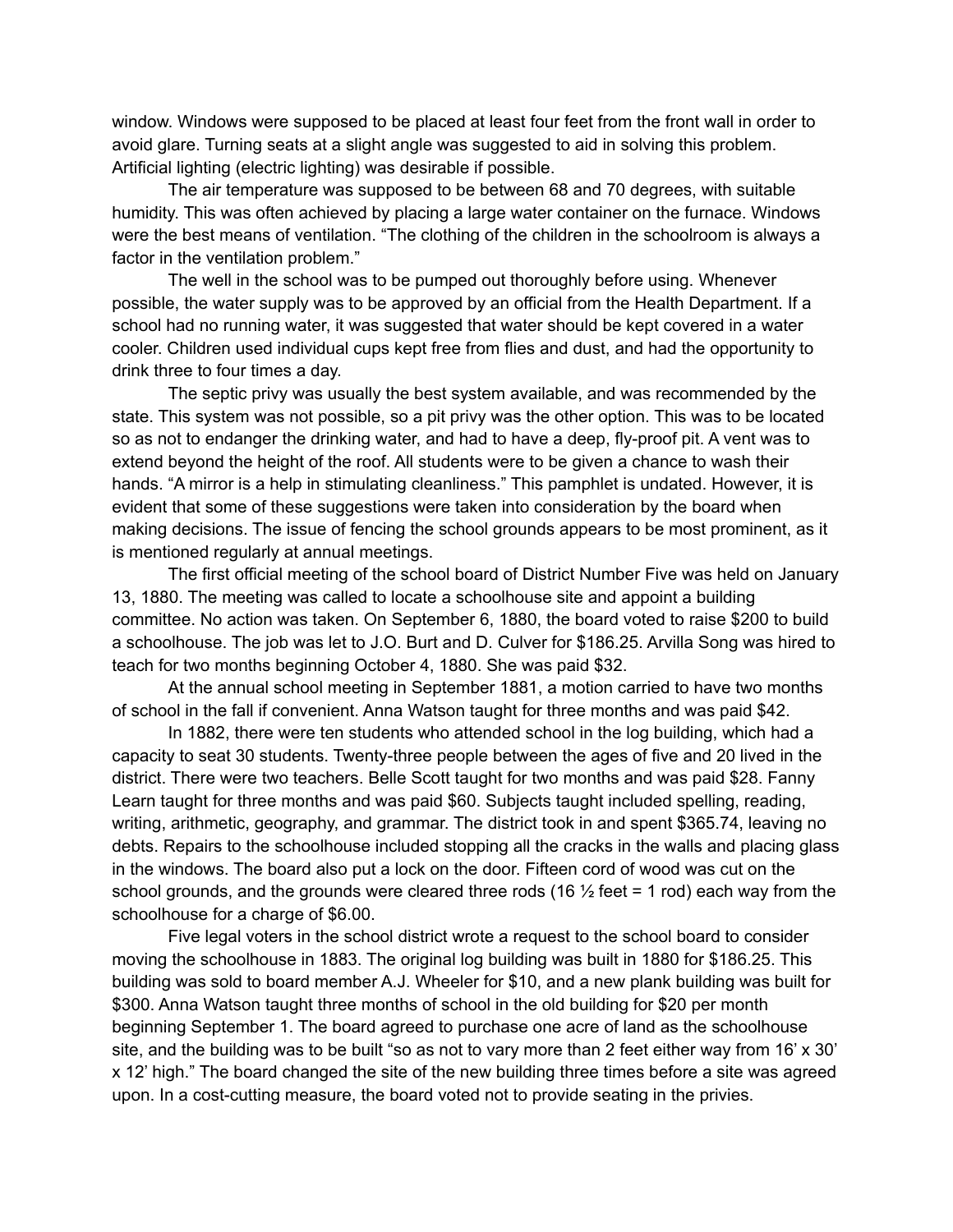Franc Hitchings taught three months of summer school in 1884 and was paid \$84. At the annual meeting of the Board, there were six votes by ballot in an attempt to elect a director. No one was elected until a special meeting two days later. Three special meeting were called to discuss a billing dispute. The clerk was finally asked to list all bills and receipts on the blackboard, and he was found to be correct. Six months later the clerk, H.A.W. Blackburn, was removed and replaced by board member Andrew Ward.

In the year 1885, 22 of the 25 eligible students attended three months of school. By this time the schoolhouse had been rebuilt and the location changed. The building was a frame building which could seat up to 30 students. Blanche Digby taught school for \$66. She taught spelling, reading, writing, mental arithmetic, arithmetic, geography, and grammar. The district took in \$305.32 and spent the same amount, although books indicate a debt of \$3 at the end of the school year. The board agreed to purchase glass windows for the schoolhouse.

Eligible students numbered 25 in 1886, and 21 of them attended school. School was taught by Phillip Kribs for 2  $\frac{1}{2}$  months and Una Hathaway for 2  $\frac{1}{2}$  months. The male teacher earned \$75, while the female teacher only earned \$57.50 for teaching the same amount of time. Subjects taught included spelling, reading, writing, mental arithmetic, arithmetic, geography, and grammar. The district took in and spent \$186.19. The board paid \$1 for repairs to the windows.

All 19 of the children in the district attended school in 1887, which lasted 5  $\frac{1}{2}$  months total. Ethel Manchester taught 2 ½ months and Minnie Bucher taught three months. Two subjects were added to the curriculum this year, Civil Government and Physiology. The district took in \$167.06 and spent \$179.65, leaving a debt of \$12.59.

In 1888 there were 15 students in school, and they were taught by Una Hathaway. They only had three months of school, and the teacher earned \$75. The same subjects were taught, but Civil Government was dropped. The Harper's Series of textbooks was adopted and purchased by the board. The financial books indicate the district took in \$163.23 and spent \$163.13, which would leave a surplus of ten cents. However, the debt is listed at \$333.25.

There is no mention of the number of students who attended school in 1889, but they were taught again by Una Hathaway. She earned \$125 for teaching five months of school. She taught the same subjects as the previous year. The district took in and spent \$263.50, leaving a debt of \$8.66 according to the financial records. The board agreed to purchase a blackboard for \$1.50.

C.J. Foreman taught school for six months in 1890, but again there is no record of the number of students attending school. Subjects taught included spelling, reading, writing, mental arithmetic, arithmetic, geography, grammar, and physiology. The form for total teacher's wages lists Mr. Foreman as having received \$150. However, the financial record claims he was only paid half that amount. Based on that \$75 teacher's wage, the district took in and spent \$165.42, and was owed \$199.10 by the township. At the annual meeting September 1, 1890, the board voted to clear, break, and fence the school grounds with a slat and wire fence. This vote was rescinded at a special meeting October 7, 1890. The board then decided to build a post and wire fence, with seven foot posts placed eight feet apart, the size of the wire being left to the discretion of the board. A motion to have five months of school lost in a vote, and the board voted to have seven months of school.

The report for 1891 stated only that Henry S. Babcock taught seven months of school and was paid \$187. The financial report states that the district's total debt was \$166.50. The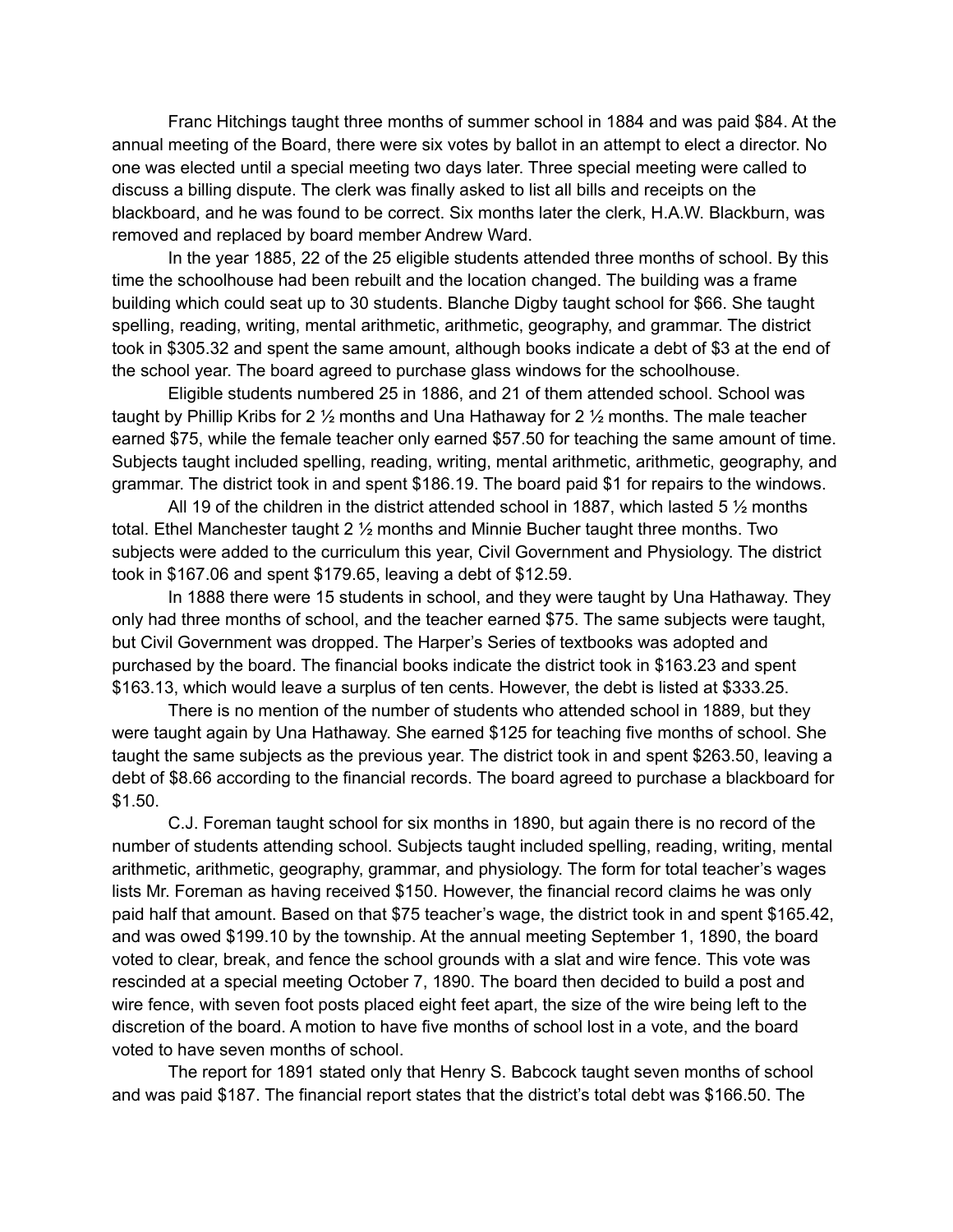board voted to spend \$20 to put a wall under the schoolhouse, \$5 to repaint the privies, and \$15 to buy a stove.

A motion to have seven months of school again in 1892 lost in a vote. There were six months of school, 3 ½ taught by Clarence Foreman and 2 ½ taught by Winnie Coleman. Mr. Foreman was paid \$91 and Miss Coleman was paid \$62.50. Subjects taught included spelling, writing, reading, mental arithmetic, arithmetic, geography, grammar, and natural philosophy. The district's total debt was \$170, and the district was owed \$274.85 by the township. A motion was carried to vote on uniting the district with Fractional District Number Five of West Traverse Township. The vote was three for uniting, 13 against.

Winnie Coleman taught six months of school in 1893 and was paid \$153.50. The district's total debt was \$100, and \$215.16 was owed by the township.

Eleven students attended six months of school in 1894, taught by Herbert Swift and Anna Hyatt. Each teacher taught for three months, but the male teacher was paid \$90 and the female was paid \$75. The school was graded that year, and the county superintendent made three visits. Subjects taught included spelling, reading, writing, mental arithmetic, arithmetic, geography, grammar, and physiology. The district's debt remained \$100.

The student population was 16 during the seven months of school taught in 1895. Teachers were Bertha Shaffer and Anna Hyatt. Miss Shaffer was paid \$100 for four months of teaching, and Miss Hyatt was paid \$75 for three months. The school was not graded. Six volumes were added to the school library; these were the only six volumes in the library. Students were taught from Harper's book series. The district's debt increased to \$115. A motion made and supported for buying five cords of wood lost. A motion made for building a woodhouse on the school grounds lost for lack of support.

Anna Angell taught five months of school in 1896 and was paid \$125. There is no record of the number of students, but the schoolhouse capacity is listed as 20. This is interesting, because when the schoolhouse was built in 1884, the capacity was listed as 30 students. The school was visited once by the district superintendent and once by the school director. Students were again taught from the Harper's series, and the school debt remained \$115. At the annual meeting in September, a motion carried to completely overhaul the privy for \$5.75. Another motion carried to fence the school grounds, although plans had originally been made to do so in 1890.

No school as held in 1897. This vote came after a lengthy succession of votes for moderator, director, and assessor. The board also voted to raise \$75 to pay the district's debts.

On September 5, 1898, at the annual meeting, a motion to have no school again this year did not pass. The board decided to hold two months of fall school and three months of spring school. John Woodruff was paid 95 cents to clean the schoolhouse. The board voted against uniform textbooks. A motion carried to allow the Grange to use the schoolhouse one night each month. B.F. Terpening was given the job of building a woodhouse for the school for \$12.

At the annual meeting in 1899, it was determined that there would be two months of fall school and three months of spring school. A motion was carried to have the teacher board around in the district. A motion was also carried to reshingle the schoolhouse.

It was decided that there would be two months of fall school and three months of summer school in 1900. A motion to re-side, paint, and reshingle the schoolhouse lost. Andrew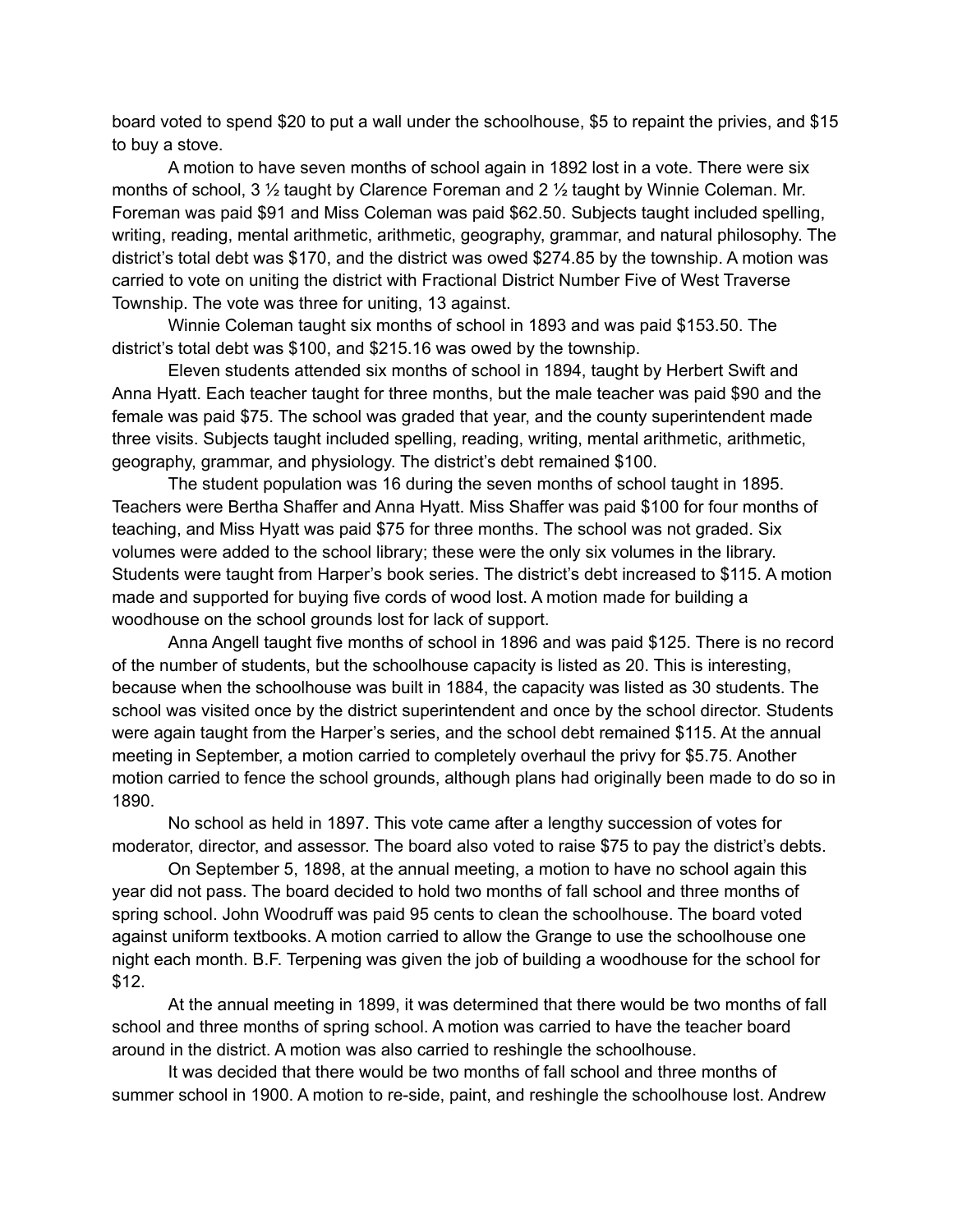Ward was hired to clean the schoolhouse, including washing windows, desks, and wainscoting, and blacking the stove, for \$1.45.

At the annual meeting in September 1901, it was decided that there would be 3  $\frac{1}{2}$ months of school in the fall and in the spring. A motion carried to fence the school grounds. This motion was first carried in 1890. It is not clear whether a fence was ever erected on the school grounds. Motions were carried to place a belfry on top of the school with a bell in it.

In 1902, it was decided to have four months of school in the fall and three in the spring. A motion carried to raise \$40 to repair the schoolhouse.

A motion carried at the annual meeting in 1903 to have four months of school in the fall and four months in the spring. It was decided that the siding of the woodshed would be left to the discretion of the school board.

At the annual meeting in September 1904, a motion carried to have five months of school in the fall, weather permitting, and three months of school in the spring. A motion was made and supported to change the annual meeting to the second Monday in July. This was due to a change in state law. A motion was made and supported to establish a district library. The vote was unanimous in favor of the library.

At the annual meeting held July 10, 1905, a motion carried to have five months of school in the fall commencing on the first Monday in September, and three months of school in the spring commencing on the first Monday in April. At a special meeting held October 24, 1905, it was moved to draw an order payable to W.J. Clark for \$60 for 90 days. The purpose of this is unclear. At a special meeting December 26, 1905, it was decided that school would be held December 27, and then there would be a vacation until January 2, 1906. The board determined that tuition would be fixed at 50 cents per month payable in advance monthly.

It was decided that there would be four months of winter school beginning the first Tuesday in September, 1906 and three months of spring school beginning whenever the weather permitted near the middle of March. A motion carried to build a coiled wire fence with posts furnished by the district. It was determined that the fence should be erected no later than September 1, 1906. A motion carried to have parents furnish paper and pencil for their children.

There seem to be no records available from 1907 to 1914. At the annual meeting in July 1915, the district decided to merge with District Number Five of West Traverse Township, Emmet County.

In District Number Five, teachers were responsible for noting a student's absence and the reason for that absence. Reasons included "sores on face," "rain," and "church." Teachers sent a monthly report to the district moderator detailing the attendance percentage for school that month.

In a letter to her successor in 1905, teacher Miss Mabelle Whittaker stated that all classes were poor in arithmetic. In language, the fifth grade studied "The Frost," "Psalm of Life," and other poems. The fourth grade studied "Snow Bound," "The Rainy Day," "The Old Broken Bucket," and others. The eighth grade studied "Rip Van Winkle" and other works by Washington Irving. Some students took garden work and nature study with their reading. Teachers were required by the district to write such letters, even when they anticipated returning to teach again for another term. There was a high rate of change for teachers. The longest any one teacher taught at the Five Mile Creek School was three terms.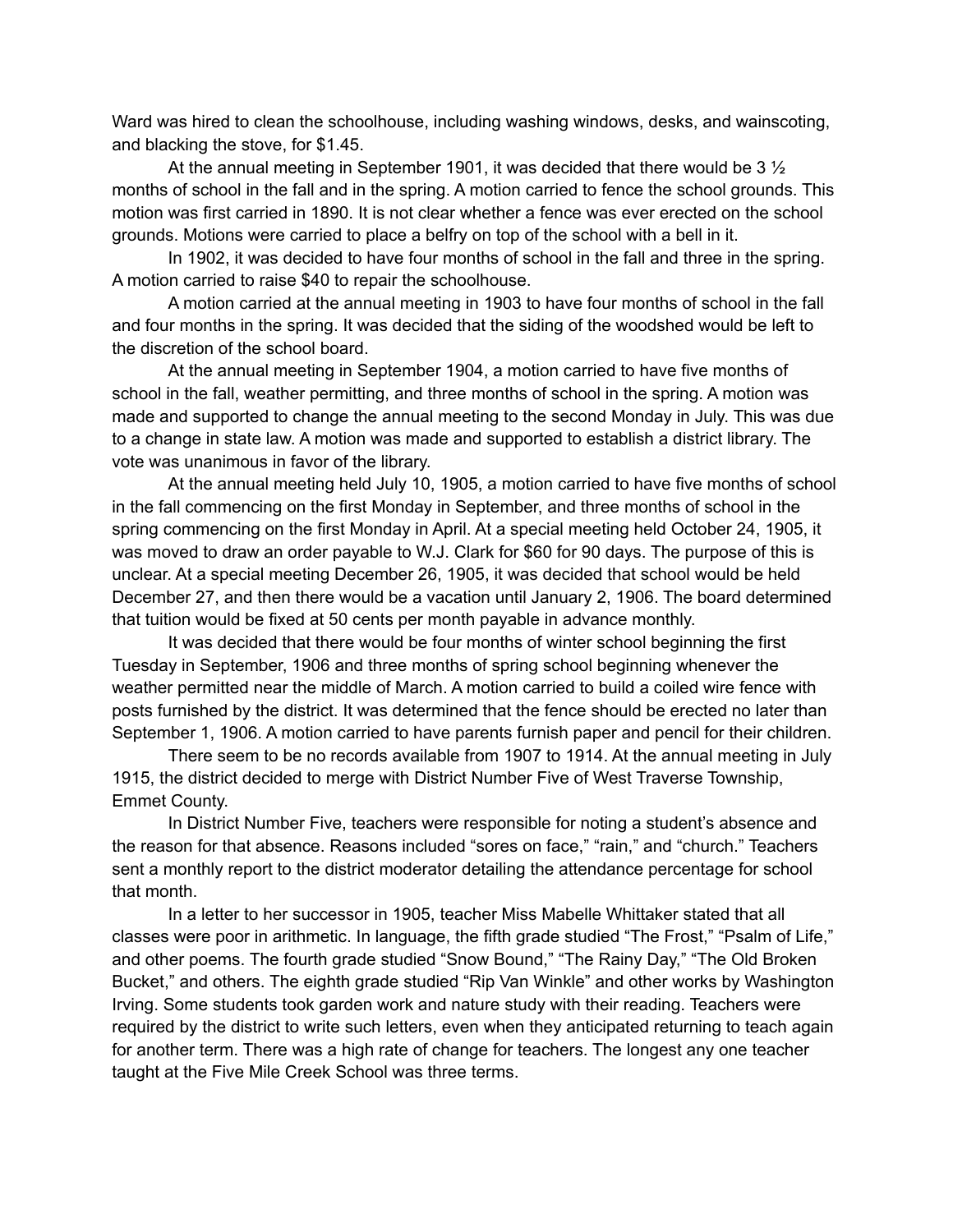On July 5, 1997, three former students of the Five Mile Creek School reminisced about the time they spent there in the 1920s. These students were Elizabeth Garver, Estella Ramey, and Neva Lauer. When asked about the typical school day, Mrs. Ramey stated, "Every morning, two students were chosen to go out and raise the flag." Mrs. Lauer added that students would say The Pledge of Allegiance and sing "Good Morning Dear Teacher" before lessons commenced. When classes started, the teacher would usually read a chapter or two out of a book. Mrs. Garver said she always looked forward to that, and that the books were very interesting. She also remembered that there were three or four students in her grade, but usually only two attended regularly. Each grade would sit on a bench at the front of the classroom and receive its lessons, while other students worked independently on their assignments. Students were allowed to work together if they had questions during this time. Mrs. Lauer sat in the corner with her friend Leonard Williams. When asked what they were up to she said, "No good, probably!" Mrs. Lauer said that she was never afraid of her teachers and her teachers were always fair. In terms of classroom management or discipline, the ladies remember a pull on the ear or standing in the corner to be the typical punishments. "We didn't have any mean teachers. They were super," said Mrs. Garver.

Recess, at ten o'clock each morning, consisted of playing softball or tag on the playground. Mrs. Ramey remembered how they would stand under the pine trees in the winter and shake the branches so the snow would fall on people.

The students carried their lunches to school in syrup buckets. They sometimes carried a cup of prunes to eat with the soup. Students would sometimes help make the soup using a cook stove in the basement. The school provided hot lunches which consisted of meals such as salmon soup or corn soup. Mrs. Lauer remembered the recipe for corn soup as, "a cup of corn and two gallons of milk."

One of their fondest memories was of the box socials held during Halloween. They would decorate a box and fill it with things like fried chicken, sandwiches, cakes and pie. Members of the community would buy the boxes, and the students would share the contents of the box with the purchaser. The money was used to buy Christmas presents, which consisted of pencils or tablets. At Christmas the students would participate in plays and recite Christmas poems. Mrs. Lauer commented that their Christmas candy was "a lot better than it is today." Candies included ribbon candy, peanuts, and chocolates. Mrs. Garver remembered Christmas fondly. "It was always a happy time for us," she said.

Students did their share of chores while at school. Mrs. Ramey remembers going out to the pump to get pails of water to treat the septic toilet tanks in the basement. Students also filled the "drinking fountain" on a daily basis. Mrs. Lauer said," If we had to get a pail of water, we were glad, so we could get out of school for a while."

The three ladies said they never paid for any books and were allowed to take textbooks home. They did have to provide their own pencils and paper. A special treat was wax crayons. "It was always nice to get a box of crayons before school started. They were soft wax crayons, and if you colored too long, they would melt," remembered Mrs. Lauer. Mrs. Ramey commented that they never had much homework because they had time in class. She said, "When we were done with our work, we would read, draw pictures, or get work done for the next day." Mrs. Garver said, "I wouldn't trade those days for anything."